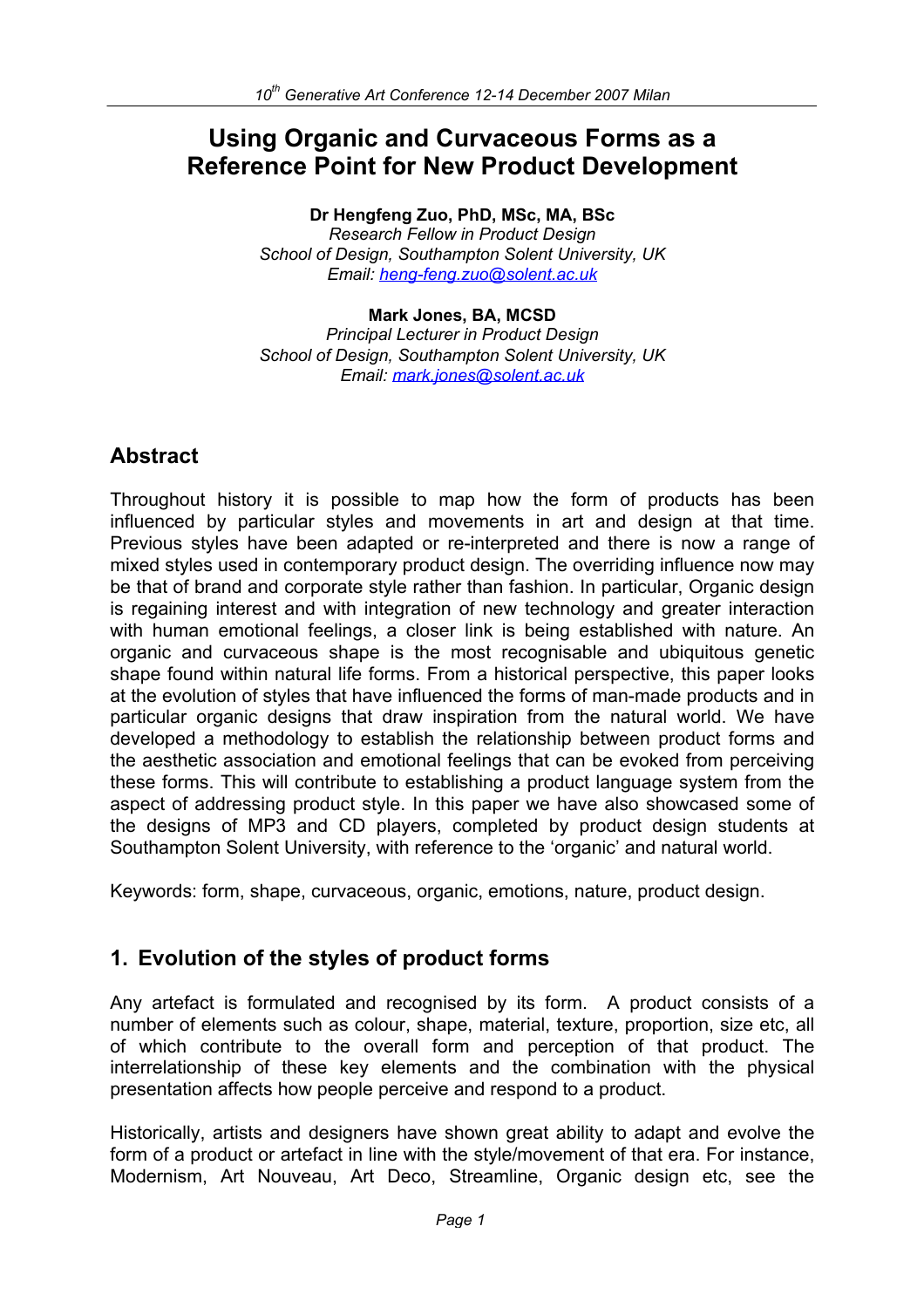illustration in Table 1. If we look at how style is originated, one of the differences between artists and designers lies in that, artists may create works according to their personal experience and passion; whilst designers, particularly industrial product designers of today, need to apply more rational thinking about the form of the product and style in relation with the product context, target market, manufacturing economics, and people's perception.

#### 1890 1900 1910 1940 1950 1960 1970 1980 1990 1920 1930 2000 present Arts & Crafts movement Art Nouveau Modernism Futurism Art Deco Streamlining Organic Design Scandinavian modern Postmodernism Memphis<sup>1</sup> Deconstructivism

# **Table 1 Styles that have influenced the form of products over time**

(Reference from [1], redrawn by author)

In general, a product or artefact that is created will not only reflect the style and influence imposed by any art and design movement of that time, together with other influences and ideological values, but will also reflect and be limited by the available technologies (for example, the material and processing technology).

Let's take radio design as an example, and give a brief overview of its form evolution influenced by the styles over time, illustrated in Figure 1.

Radio waves were discovered in 1888. Guglielmo Marconi was the first person to have the capability to apply radio waves in communication and propaganda in 1896. Since then, the radio design has evolved for more than a century. From the end of 19<sup>th</sup> century to the beginning of 20<sup>th</sup> century, the *Art and Crafts movement* and *Art Nouveau* peaked in popularity. The purpose of *Art and Craft movement* was to promote the ideals of traditional craft production and craftsmanship, advocated simplicity of form. It was featured by using simple, linear shapes with inspiration from natural plant and animal forms (either concrete or abstract) in line with the union of form, function and decoration. On the other hand, *Art Nouveau* is characterised by highly stylised, flowing, curvilinear designs often incorporating floral and other plantinspired motifs. However, it was not until 1920s that radio had been put into commercial production. These two movements had passed by 1914, and had little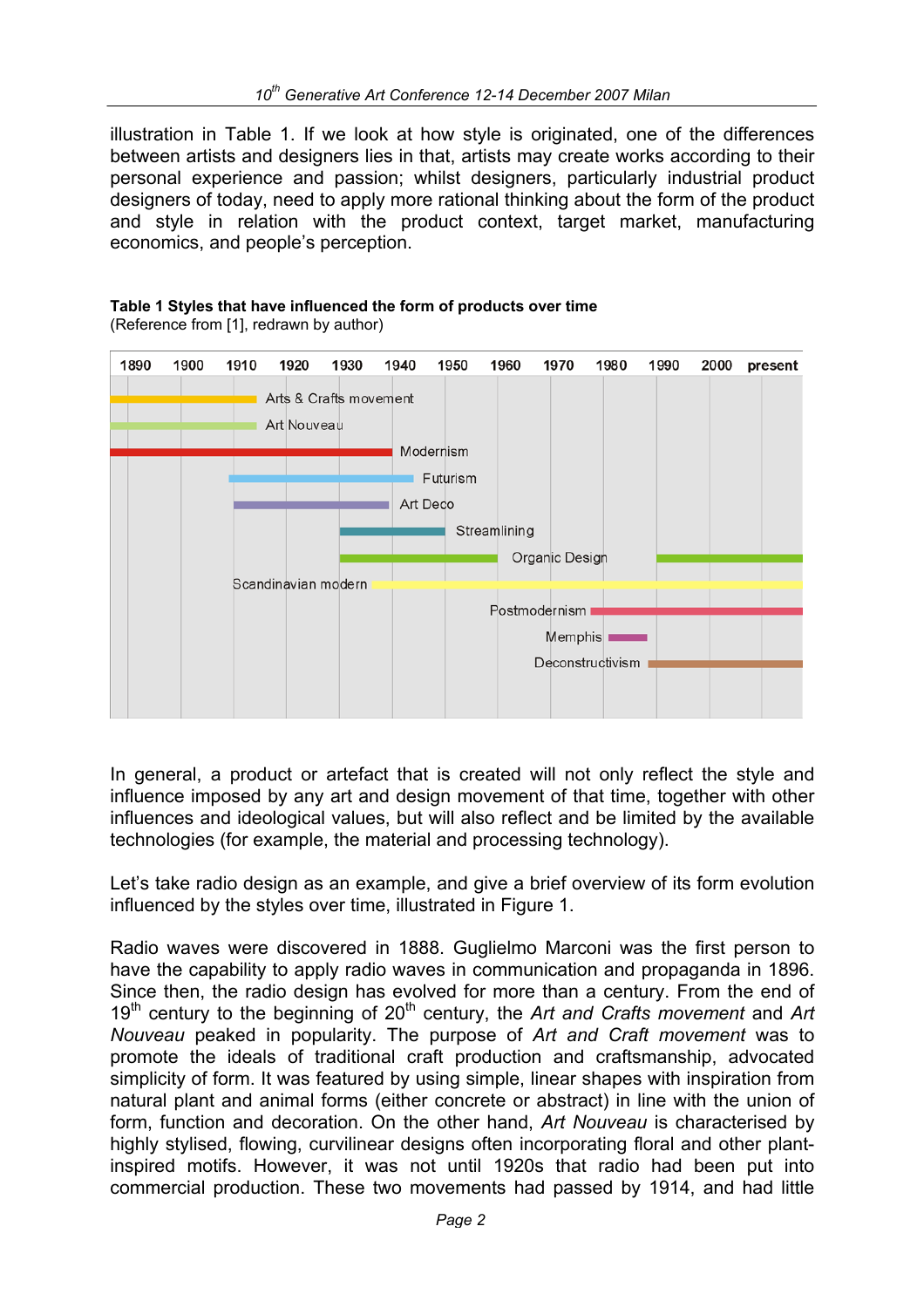influence on the design of radios at that time. Nevertheless, we can still slightly glimpse the marks of Art Nouveau style by looking at the second radio sample from the top of Figure 1.

*Modernism*, as the leading design movement in the twentieth century, emerged due to the growth in industrialisation that occurred from the  $19<sup>th</sup>$  to the  $20<sup>th</sup>$  century. With emphasis on function, modernistic design was usually seen in the form of simplicity such as geometrical shapes with straight lines, sharp edges and corners, cubic bodies. Although modernistic notion was afterwards questioned by *postmodernism*  that germinated in1960s, the style of modernism had been extending all through to late  $20<sup>th</sup>$  century. We can see that most of the radio samples in Figure 1 from 1930s through to 1980s took a regular geometrical shape.



**Figure 1 Examples showing the evolution of radio design throughout history** 

*Art Deco* is an international decorative style, firstly emerged in France during the 1920s. It is featured by the use of geometric and stepped forms, however, usually with reflective surfaces, sharp edges, rounded corners and expensive materials. However, the style of Art Deco in radio design seems less obvious. As the trend for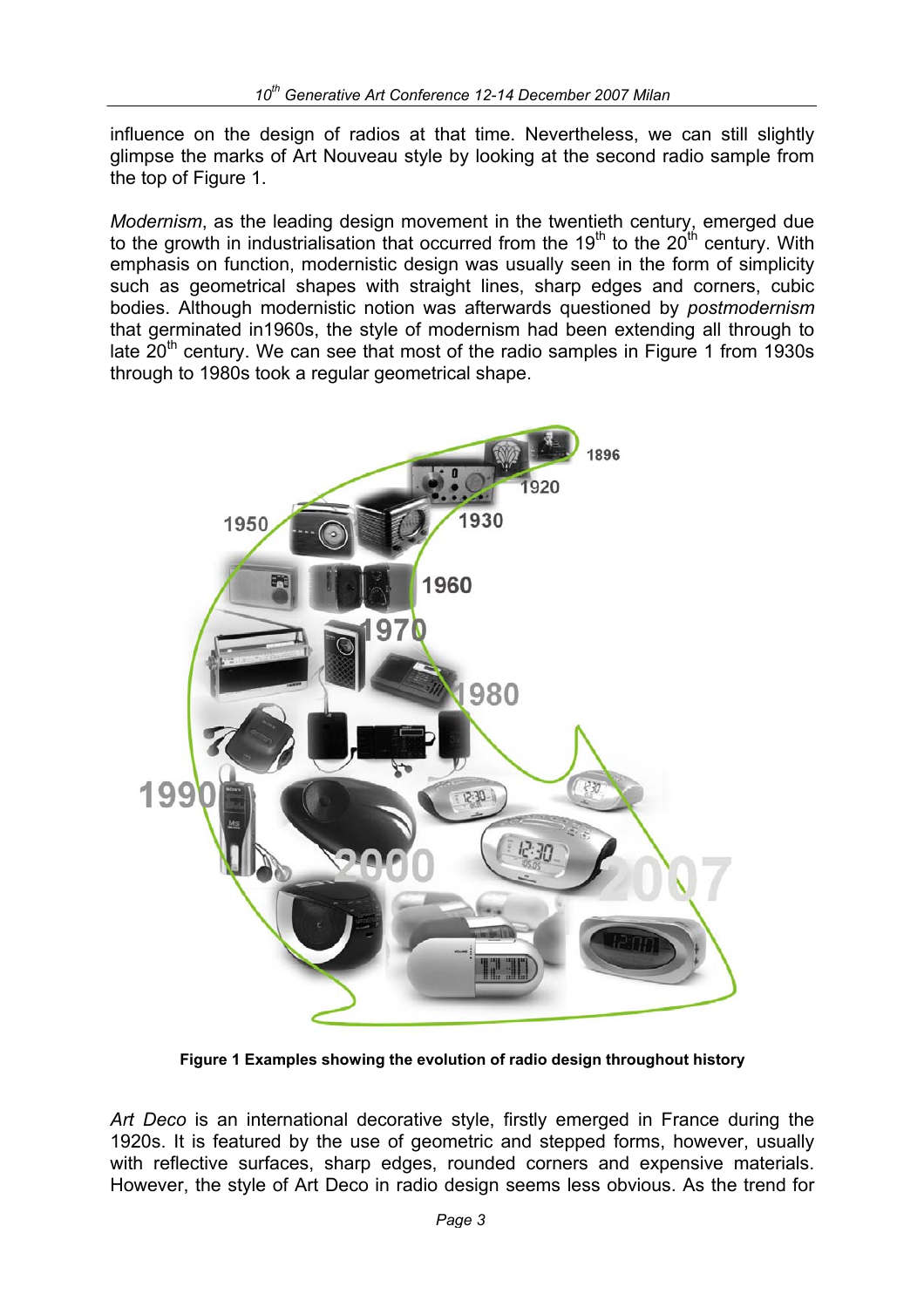modernism evolved, the distinctive Art Deco style of the late 1920s was overtaken by *Streamline* Modern design. Sharp stepped sides of skyscrapers softened into curves, while 'boxy' trains and automobiles were replaced with sleek, fluid lines that created the illusion of speed and motion. Streamlining was a popular style from 1930s to 1950s and even became a symbol of technological progress. We can see two or three radios from 1930s to 1950s in Figure 1 that show such streamlining characteristics, although it was not over used. One of the advantages taken by streamlining was the Phenolic plastic, which later became a symbol of progress and modernity. The Streamline Modern style was perfectly suited to cast phenolic resins because the plastic easily flowed inside a curved mould, which facilitated shiny surfaces, curves, waterfall fronts etc. One of radios in Figure 1 has the facades that look like car grills. Streamline style lasted until World War II.

*Organic design* centres round the belief that individual elements such as a piece of furniture should connect in harmony with their surroundings (interior). Usually a product with organic style takes soft, flowing lines and sculptural forms. However, as organic design was initially rooted from the concept of organic architecture, it did not influence consumer product design to the same degree in the early stage. It is difficult to find examples of radios in Figure 1 that show this style. It is since the end of last century and now in  $21<sup>st</sup>$  century that we can see many of modern radio designs emerging with this particular style.

It should be pointed out that, in parallel to changes in style, the function of the radio also evolved with the integration of additional functions since early 1980s. For example, Sony Walkman with the integration of radio and cassette was ever popular in 1980s and early 1990s. Today, the new digital technology and nanotechnology, smart technology has totally brought large innovation to radio design, with regard to colourful displays, subtle tactual materials and textures, miniaturisation of size, high resolution and quality of sound, and integration of radio into other digital devices such as MP3, MP4, computer and internets etc.

Today, it is noticeable that most of former styles are continually being revived, but with an injection of merits of contemporary features [2]. In particular, Organic design has returned with increasing frequency, being used across almost all design areas from architecture to furniture, interior to 3D product design. One of the most influential designers advocating organic design currently is Ross Lovegrove. Figure 2 shows some of his wonderful designs with so smooth and soft contours. Current trend seems to be the mixture of different historical styles with new technology to provide a fresh approach.



**Figure 2 Organic designs by Ross Lovegrove 2. New organic design with inspiration from nature**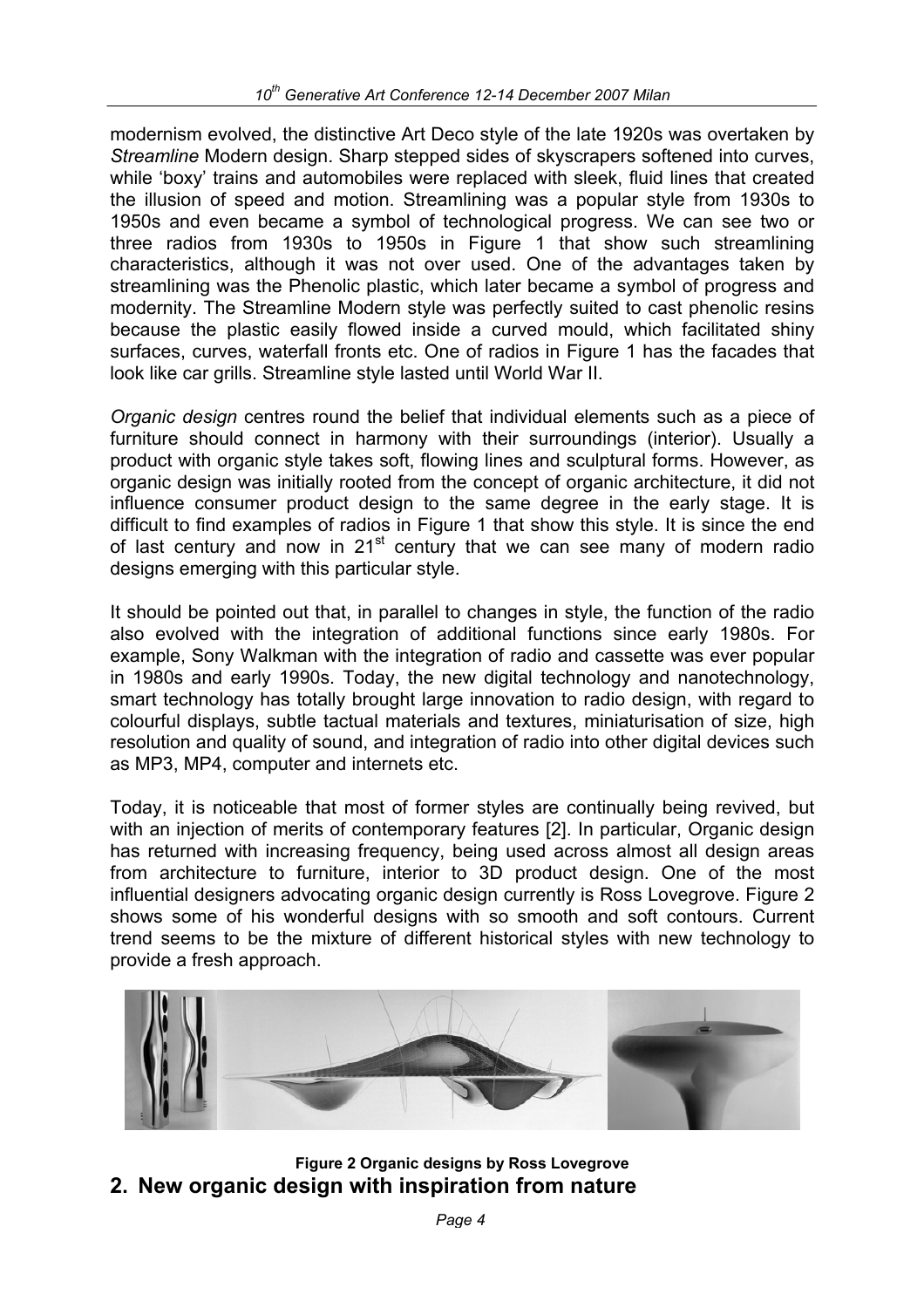It is easy to see that organic shapes are widely found within the natural world and objects, such as seashells, flower petals, water drops, flowing liquid, insects, animals, and humans per se – the human body. See figure 2.



**Figure 3 Organic/curvaceous forms found in human and nature** 

The human body is appealing with its curvaceous forms. The only obvious parts of the body with sharp shapes and edges are the teeth and nails. Nails and teeth can be regarded as the tools for protection (grabbing) and survival (chewing food). In addition, considering our senses, physiologically, we experience a soothing sensation when our eyes see round and curvaceous shapes; we feel comfortable when our hands touch smooth surfaces; we feel pleasure when we listen to melodic and harmonious sounds; we feel happy when we smell mild and fragrant flavours; and we experience delight when our tongue tastes delicate and delicious food etc. It would be difficult to imagine all of these positive feelings, regardless from which sensory channel, if they were connected with sharp and harsh forms. Cognitive psychologists have explored the processing facts of human brain to multi-sensory stimuli. Results show that, 'in the brain at least, your hands are connected to your ears, which send signals to your mouth, which takes information from your nose, which depends upon your eyes to tell it what it's sensing. A product that looks appealing doesn't just seduce the eyes. It can make the mouth water and the hands expect' [3].

What we advocate here is that we need to give sufficient concern in design to the natural, original design and intention of life forms, towards creating great harmony between human (including artefacts and activities) and our natural environment. We can learn from nature and obtain inspiration to look for the most natural, comfortable but also the most powerful forms and mechanisms for our man-made products, socalled biomimetic design. Biomimetics is the concept of taking ideas from nature and implementing them in another technology such as engineering, design, computing, etc [4]. The concept is an old one as humans have been learning from nature since the ancient. For example, the Chinese tried to make artificial silk 3 000 years ago. However, it is only now that biomimetic design has entered a new domain due to the following aspects:

1. It has not been until recent years that scientific research has facilitated a closer exploration into the details of nature and its translation into industrial and commercial application [5];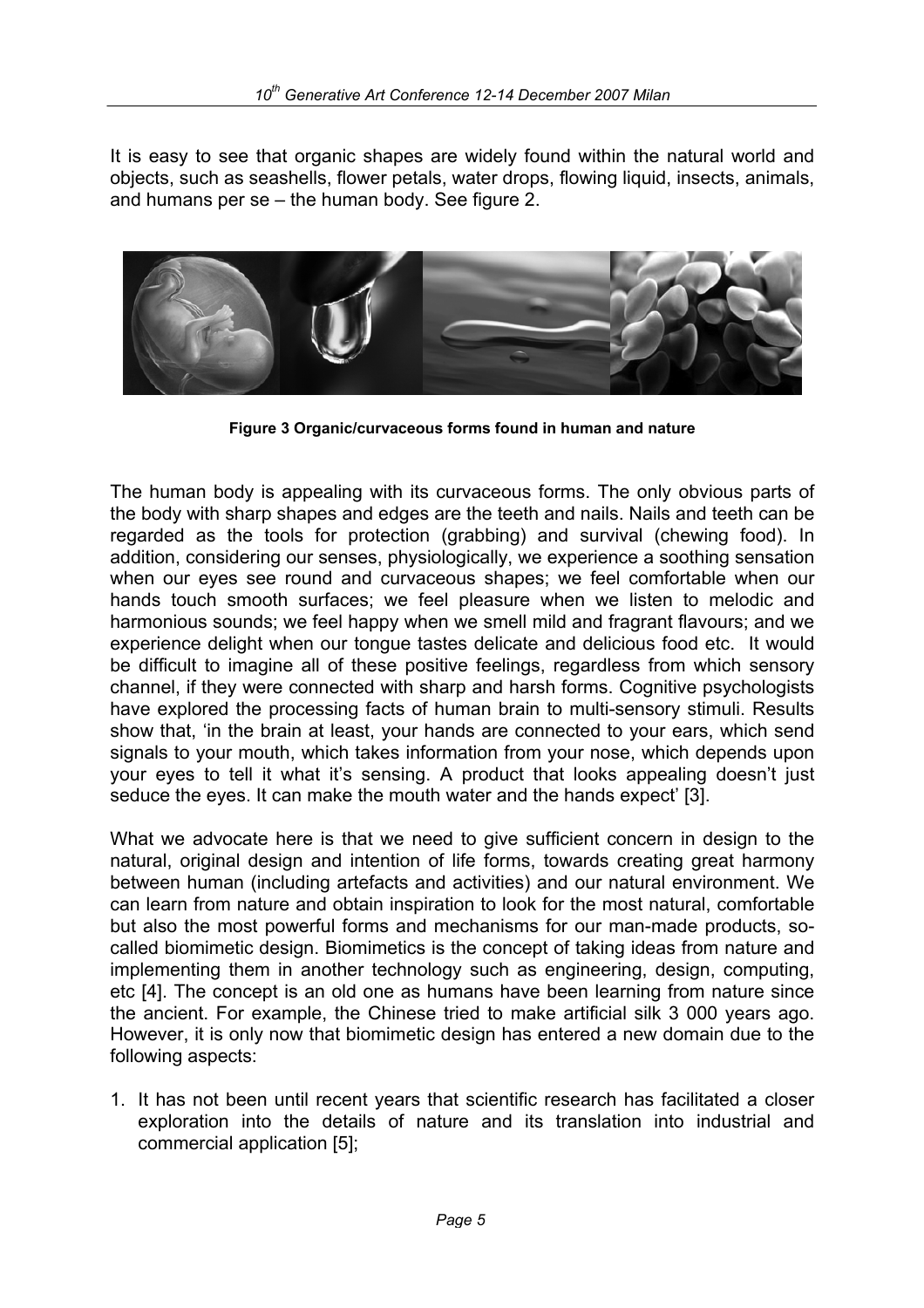- 2. Advances in new materials and manufacturing technology now enables the various formal aesthetic features (such as shape, colour, texture, sound etc) to more closely resemble natural forms;
- 3. People are getting more aware of the importance of harmony with nature, and have an aspiration of belonging to a green and comfortable living environment;
- 4. The platform for enhancing collaboration between biologists, engineers and designers is being actively developed.

One of the greatest designers in our history, and renown for seeking inspiration from nature, is Luigi Colani. For Colani, the natural world particular the sea life, has been a continuing resource of inspiration. Over the years, Colani has cited flies, whales, and a wide variety of insects as the inspiration for his design works. Figure 4 shows a motorcycle model, an aircraft and tableware designed by Colani, which reflect his passion to the aerodynamics inspired by nature.



**Figure 4 Colani's designs inspired by nature** 

### **3. What we are doing and what to do next**

Design is no longer simply a matter of form and function, it is not only to deliver a physical service, but also brings to people an experience, either pleasure or displeasure, a sort of emotion and a process of interactive participation. On the whole, it is a language to communicate with people and our surroundings. It can be hypothesised that the language of human, the language of man-made products, and the language of nature can and should have something in common, which enables the smooth flowing of information during the dialogue between people, artefacts and environment, despite the dialogue might be mute.

We have been developing a methodology addressing the product language, which our design students are currently using to manipulate and evaluate a product form in line with particular aesthetic associations and application contexts. We have introduced a dual directional method.

**Method 1:** starting from a given group of verbal descriptors that are relevant to the design topic, students collect a number of visual images that can be perceived as an interpretation of the verbal description. Initial preliminary ideas are sketched together with a selection of materials, colours and textures to align with the descriptors. Students then develop ideas into a final solution, which closely reflects the verbal description. (Perception process from verbal to images.)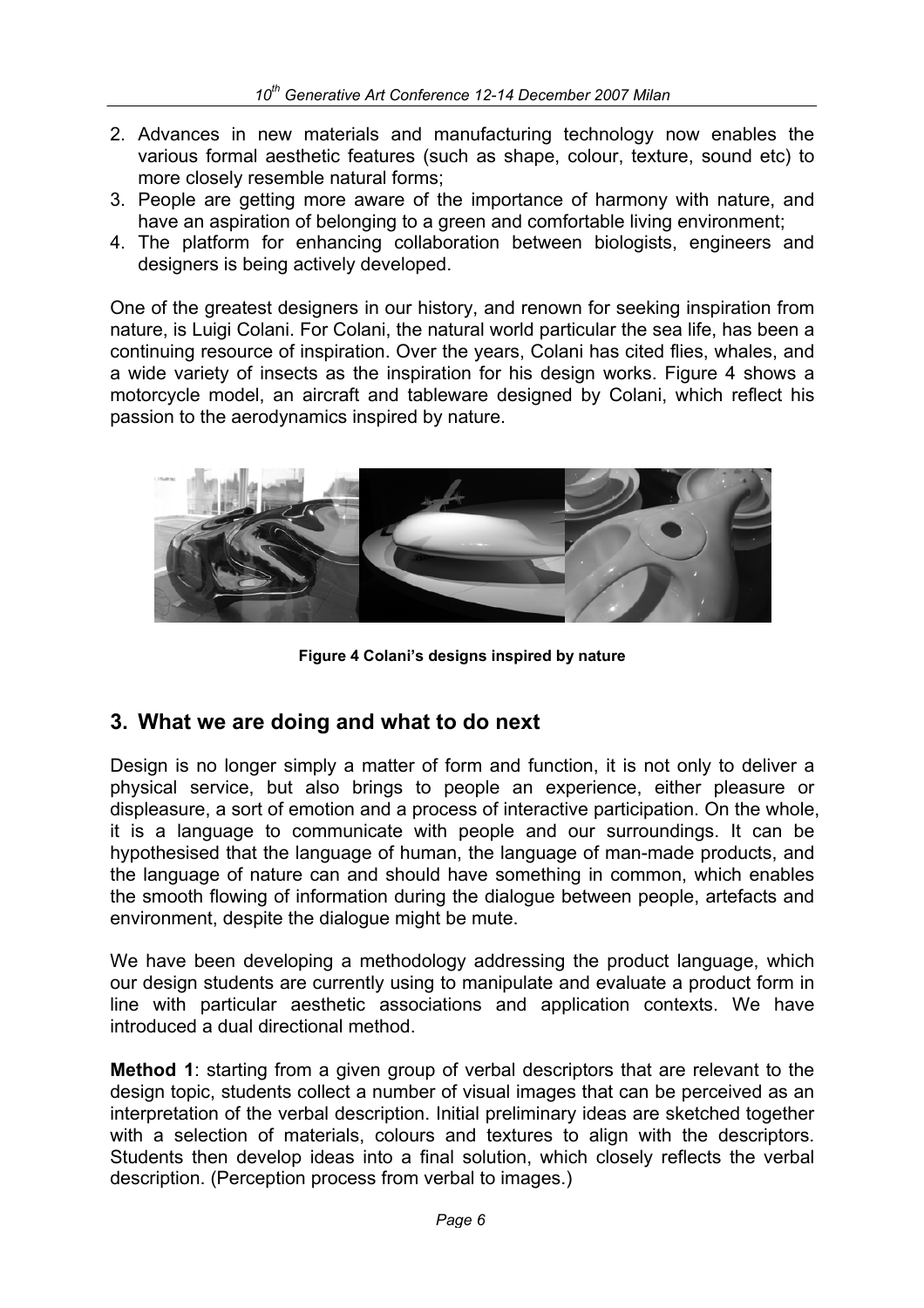**Method 2**: students gather a number of visual images that reflect the essence of a particular target group they are given. The images are shown to a group of people, who are asked to give verbal description of how they feel and perceive. Following this, they move ahead with the preliminary sketch ideas, choosing materials, colours and textures to closely match the descriptors. Chosen concepts are then developed into the final design. (Perception process from images to verbal.)

Both methods are about establishing the correlation between visual image and vocabulary (language), used to describe these images. The methods differ in that they operate in opposite directions. In order to examine the extent to which the designs have matched both the relevant visual images and the perceived description, evaluation of the completed designs have been conducted in both cases. Based on this information, we then categorise this vocabulary according to the topology of products, of contexts, and of topics in aesthetic association etc, which will contribute to establishing of a product language system, that will inform practice through identifying elements and features that will be necessary ingredients in formulating the product style.

As examples, we showcase here some of the student designs following both types of the methodology.

#### **Method 1: verbal description** → **visual images** → **design**

In this unit, students were asked to design a MP3 with speakers in line with particular topics of aesthetic associations, each topic being represented by a group of verbal descriptors. One of these groups is: *curvaceous*, *organic*, *fun*. The procedure is illustrated in Figure 5. After the designs were completed, we presented the models to a different group of students for evaluation with regard to whether the style and aesthetic perception of curvaceous-organic-fun has been successfully matched. Results show that an average percentage of 70% success was achieved in the form and aesthetics matched the topic. Therefore, method 1 is fairly effective in training students to manipulating a product form. Similar results have also been achieved for other style and aesthetic topics.



**Figure 5 Illustration of the procedure of MP3 design following Method 1**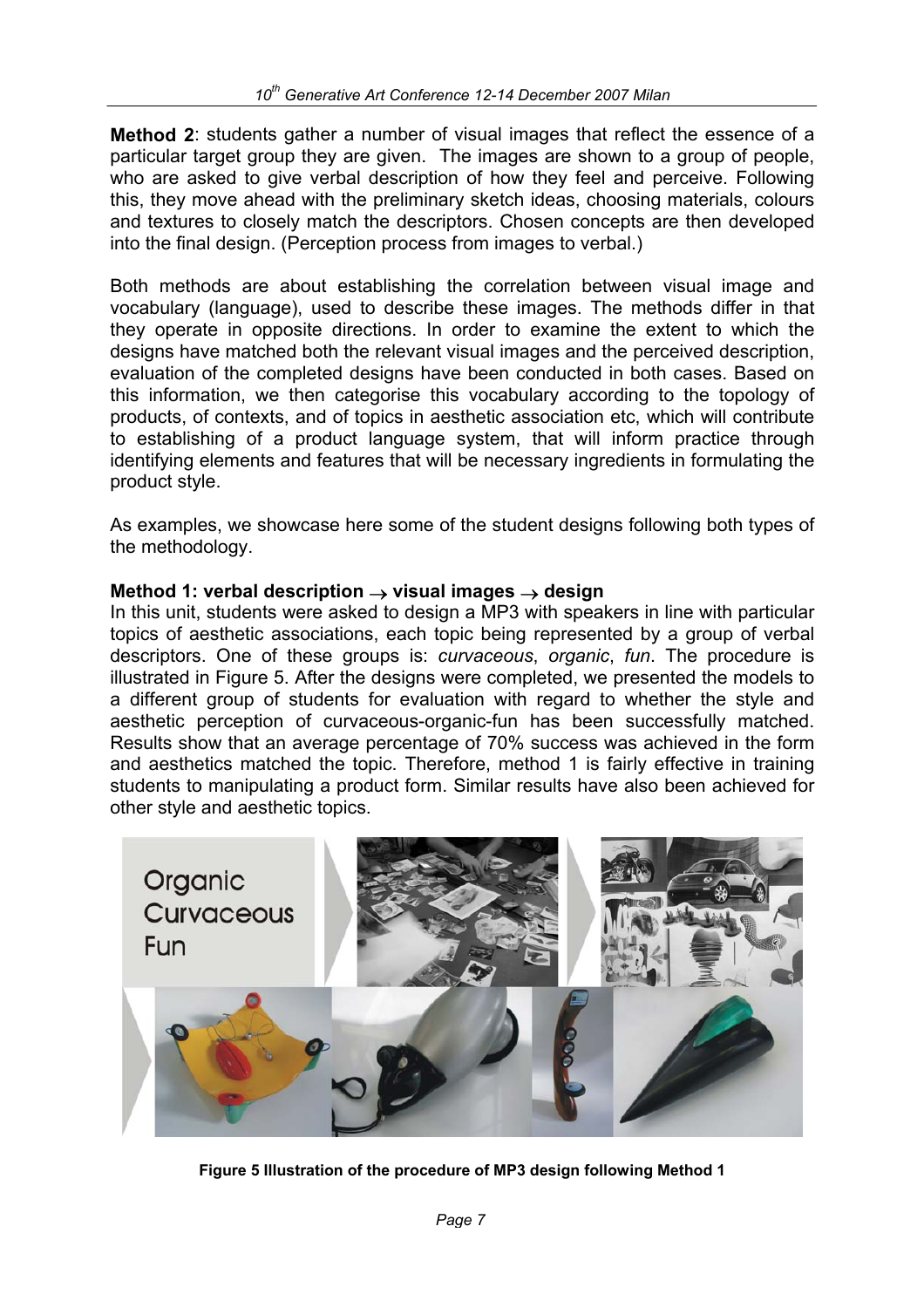#### **Method 2: visual images** → **verbal description** → **design**

In this unit, students were asked to design a CD player with speakers under two contexts: for 'an Alien species' and for 'Marine biologists'. They started by collecting a number of visual images that they perceived were relevant to the topics of Alien or Marine. These were presented in the form of a style board. Each student then conducted a survey by showing the style board to a minimum of 20 people for perception. People were asked to describe how they felt and verbal descriptors were recorded. The words that appeared with highest frequency were selected to help inform the development of design ideas through to the final form. The procedure is shown in Figure 6, which is for designing the CD player for a Marine Biologist. Figure 7 shows an example of a CD player designed for the Alien species. Evaluation of the designs with regard to whether the designs have matched the style and aesthetic topics (e.g., in the case shown in Figure 6, curvaceous-sleek-aquatic) is still undergoing by the time of writing this paper. Further results and comparison with those obtained in Method 1 will be reported at a later date.



**Figure 6 Illustration of the procedure of designing a CD player for Marine Biologists following Method 2** 

In addition to developing a practical database of product language, i.e. the vocabulary according to the categorisation of product types, user information and contexts, etc, our next step requires a more detailed look at the features of natural life forms, shape, colour, textures etc. Following this, we intend to connect this information with three aspects in design: senses, forms, and emotions. We are going to explore the other sensory interaction such as touch. This will enable the methodology to go beyond deriving purely visual inspiration from nature. We also intend to look for material/finish techniques in relation to a natural surface textures.